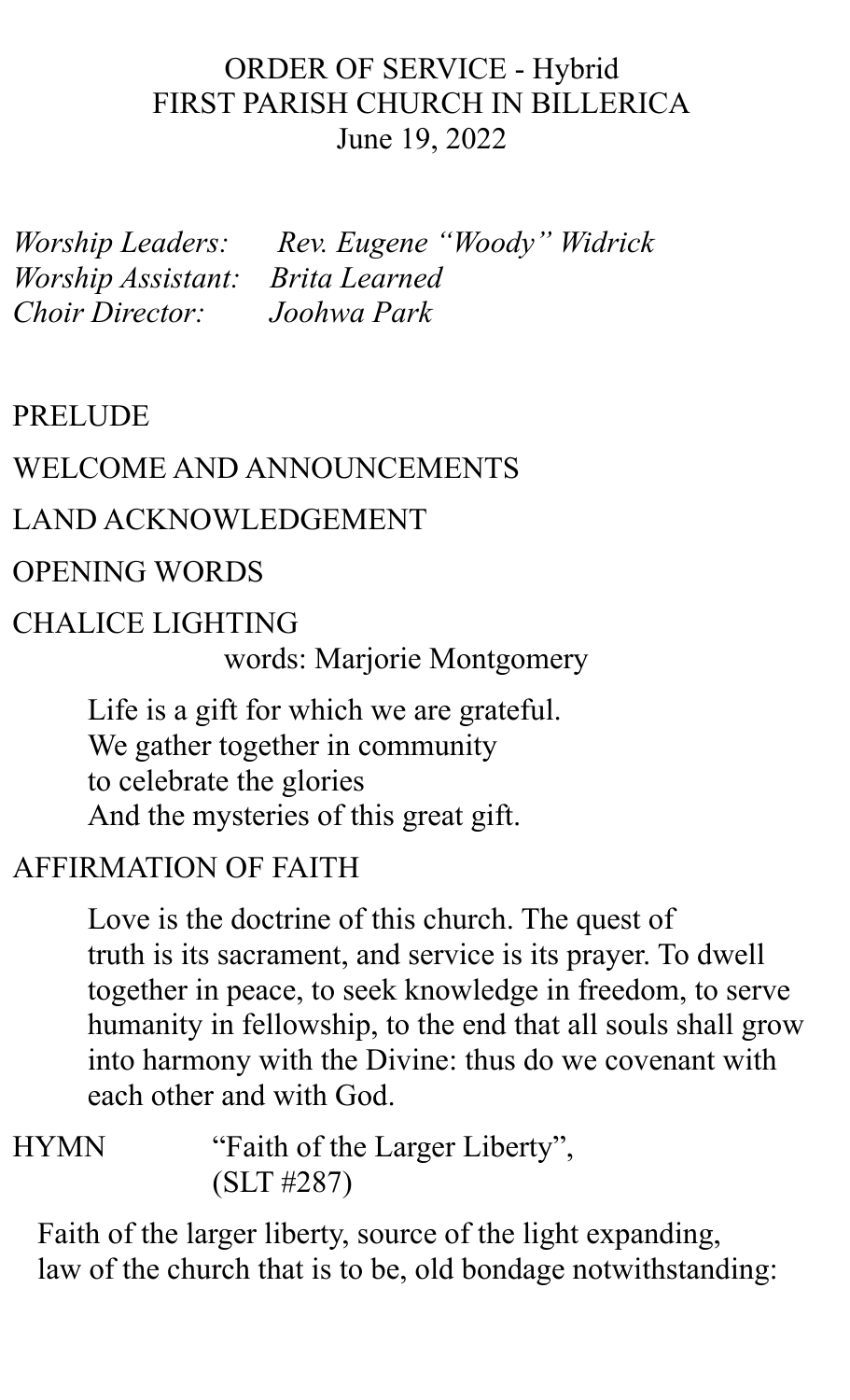faith of the free! By thee we live by all thou givest and shalt give our loyalty commanding.

Heroes of faith in every age, far-seeing, self-denying, wrought an increasing heritage, monarch and creed defying. Faith of the free! In thy dear name

the costly heritage we claim: their living and their dying.

Faith for the people everywhere, whatever their oppression, of all who make the world more fair, living their faith's confession:

faith of the free! Whate'er our plight,

thy law, thy liberty, thy light shall be our blest possession.

### CANDLES OF JOY AND CONCERN

## PRAYER & MEDITATION

## MUSICAL INTERLUDE

*"Don't Stop Me Now "* by Freddie Mercury, arranged by Francesco Parrino, played by Joohwa Park on the piano

HYMN "*Life of Ages "* verse 1-3 (SLT #111)

Life of ages, richly poured, love of God, unspent and free, flowing in the prophet's word and the people's liberty —

Never was to chosen race that unstinted tide confined; yours is every time and place, fountain sweet of heart and mind.

Breathing in the thinker's creed, pulsing in the hero's blood, nerving simplest thought and deed, freshening time with truth and good

## SERMON "My Cat Cindy", Rev. Widrick



OFFERTORY If you would like to make an offering, use the button on our website (uubillerica.org) or mail it to P.O. Box 96, Billerica, MA 01821